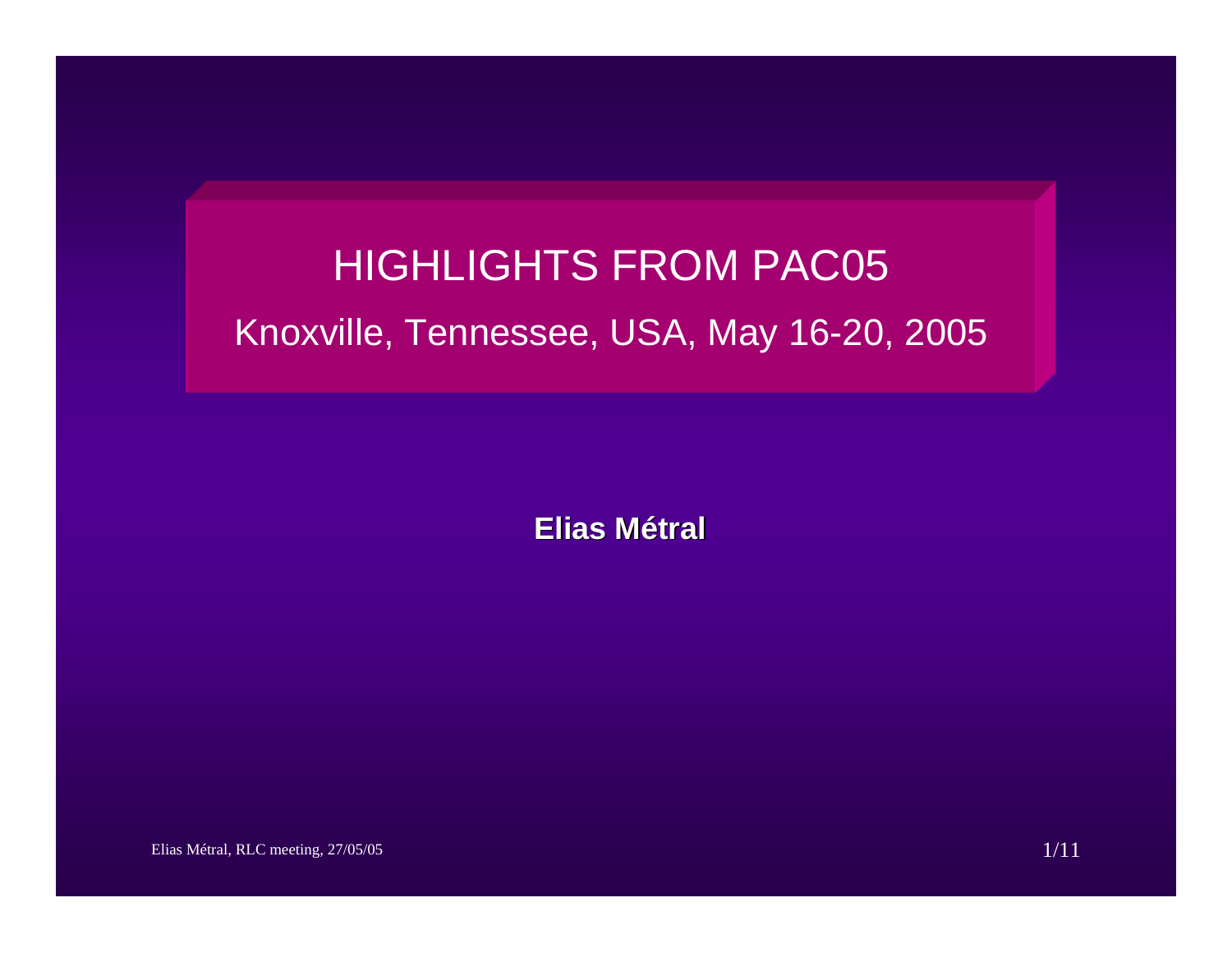# **ACCELERATOR PRIZES (1/4)**

# ◆ 2005 APS Robert **R. Wilson Prize**



Awarded to: Keith Randolph Symon, University of Wisconsin

"For fundamental contributions to accelerator science including the FFAG concept and the invention of the RF phase manipulation technique that was essential to the success of the ISR and all subsequent hadron colliders."

#### ♦ **APS Award for Outstanding Doctoral Thesis Research in Beam Physics**

Awarded to: Dr. Eduard Pozdeyev, Thomas Jefferson National Accelerator Facility/ Michigan State University

"For pioneering research on space charge effects of beams in the isochronous regime, including simulations and experimental verification following the design and construction of the Small Isochronous Ring."

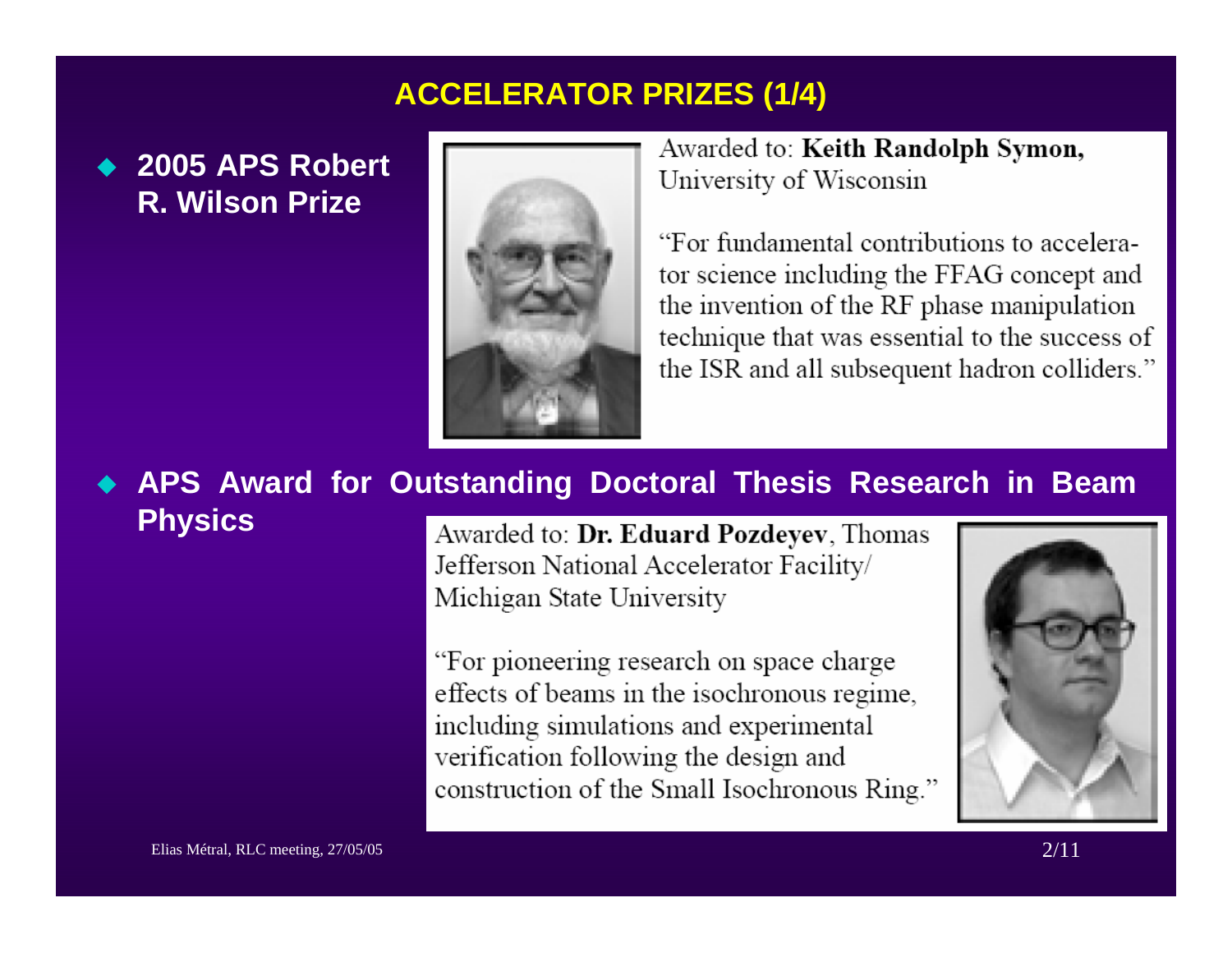# **ACCELERATOR PRIZES (2/4)**

### **IEEE NPSS Particle Accelerator Science and Technology Award**

Awarded to: Ronald Davidson, Plasma Physics Laboratory, Princeton University

"For pioneering contributions to the theory of charged particle beams with intense self fields, including fundamental studies of nonlinear dynamics and collective processes."





Awarded to: Thomas Roser, Brookhaven National Laboratory

"For pioneering scientific work and introduction of new technology in the acceleration, storage and collision of polarized protons in the high energy collider RHIC."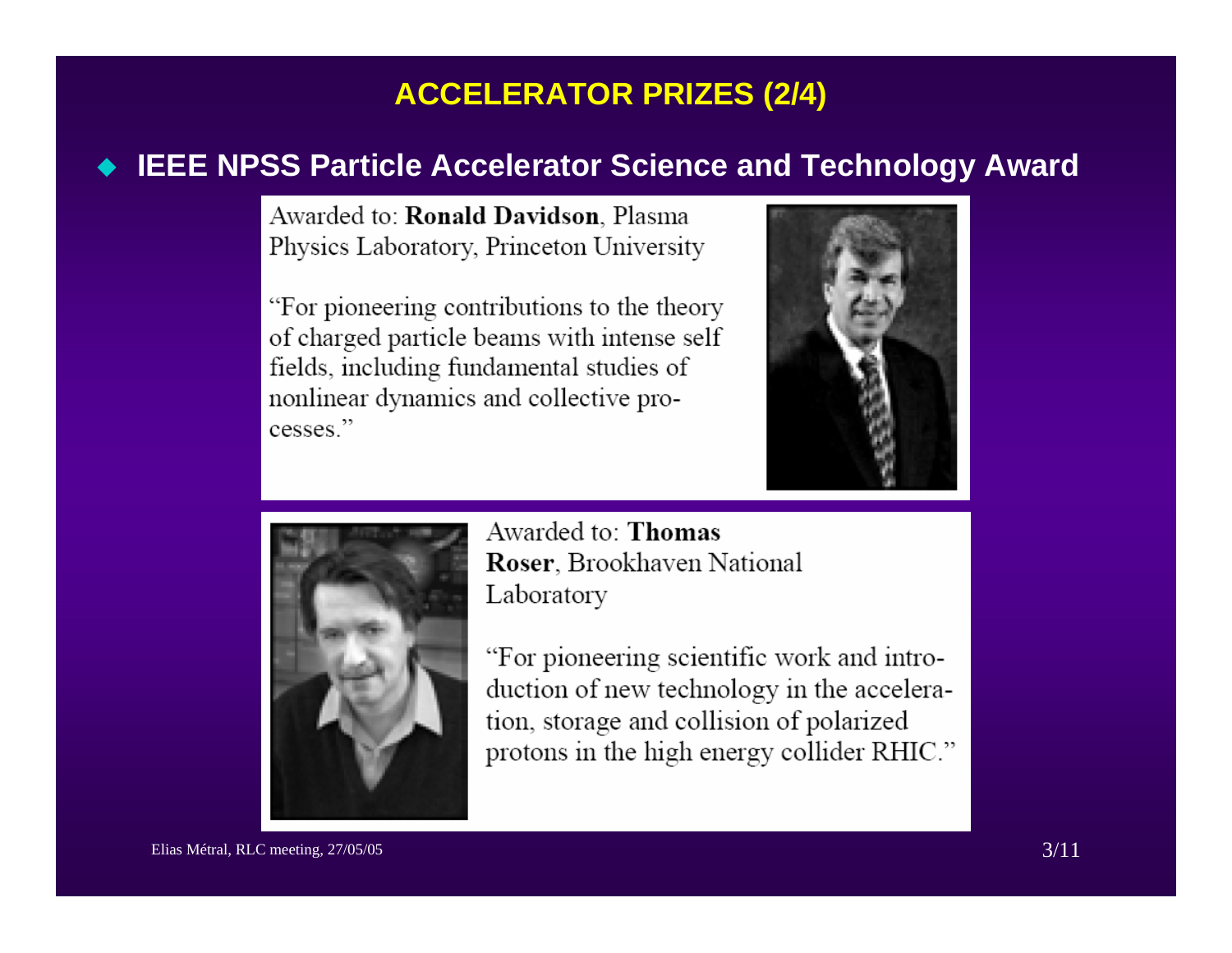## **U.S. Particle Accelerator Scholl Prize for Achievement in Accelerator Physics and Technology ACCELERATOR PRIZES (3/4)**

Awarded to: Wim Leemans, Lawrence Berkeley National Laboratory

"For his contributions to the developments" of laser wakefield accelerators, in particular the guiding of high-intensity laser beams and acceleration to high-energy of highquality electron beams."





Awarded to: Anton Piwinski, Deutsches Elektronen Synchrotron

"For his fundamental contribution to the understanding of charged particle beams in circular accelerators, in particular of intrabeam scattering, beam-beam effects and synchro-betatron resonances."

Elias Métral, RLC meeting, 27/05/05 4/11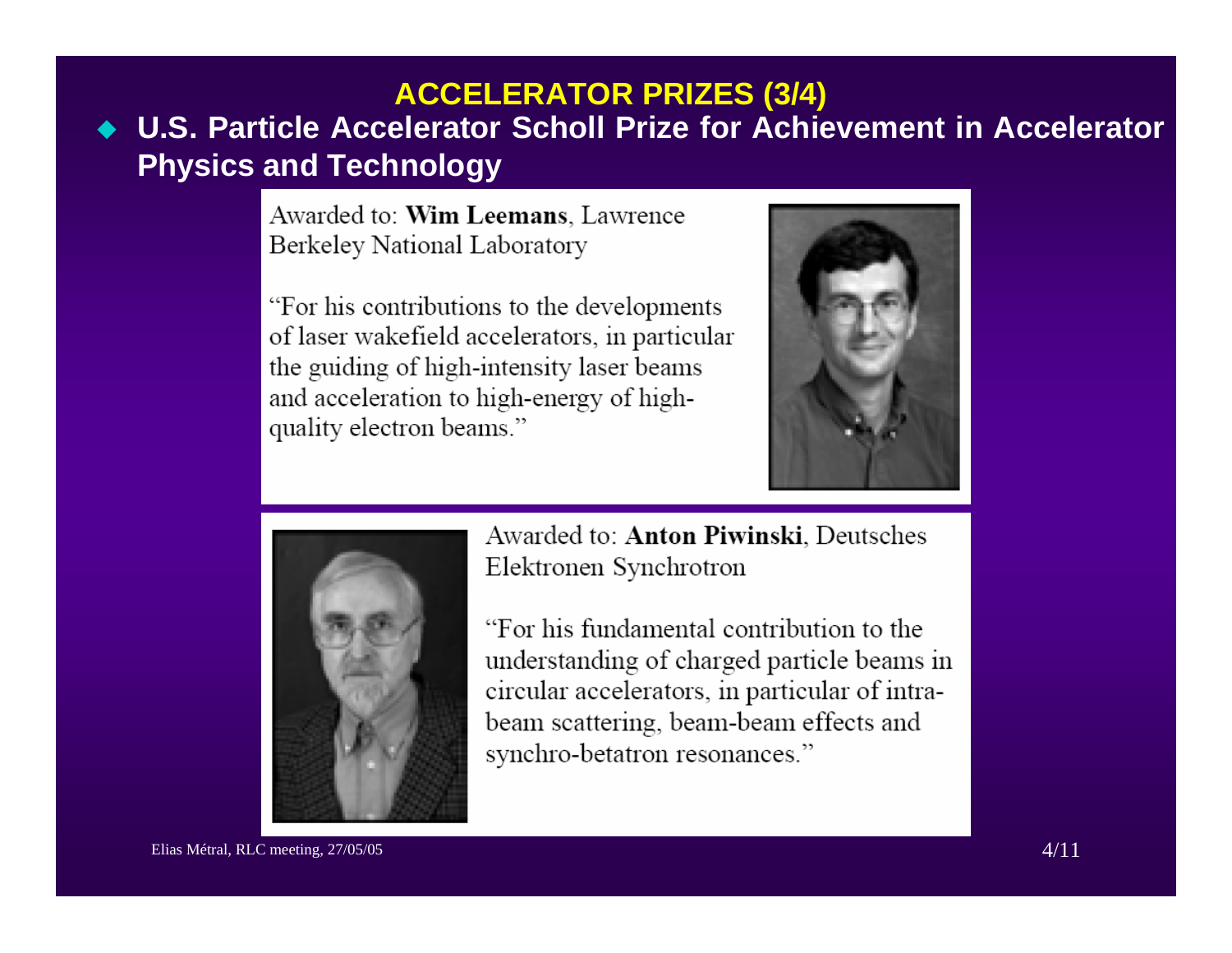# **ACCELERATOR PRIZES (4/4)**

 $\blacklozenge$ **Newly Elected APS/DPB Fellows**

**î Several people and…**

Frank Zimmermann, European Organization for Nuclear Research

"For many theoretical and experimental contributions to accelerator physics including the study of beam-ion and beamelectron cloud interactions, collective instabilities, nonlinear optics, and beam measurements."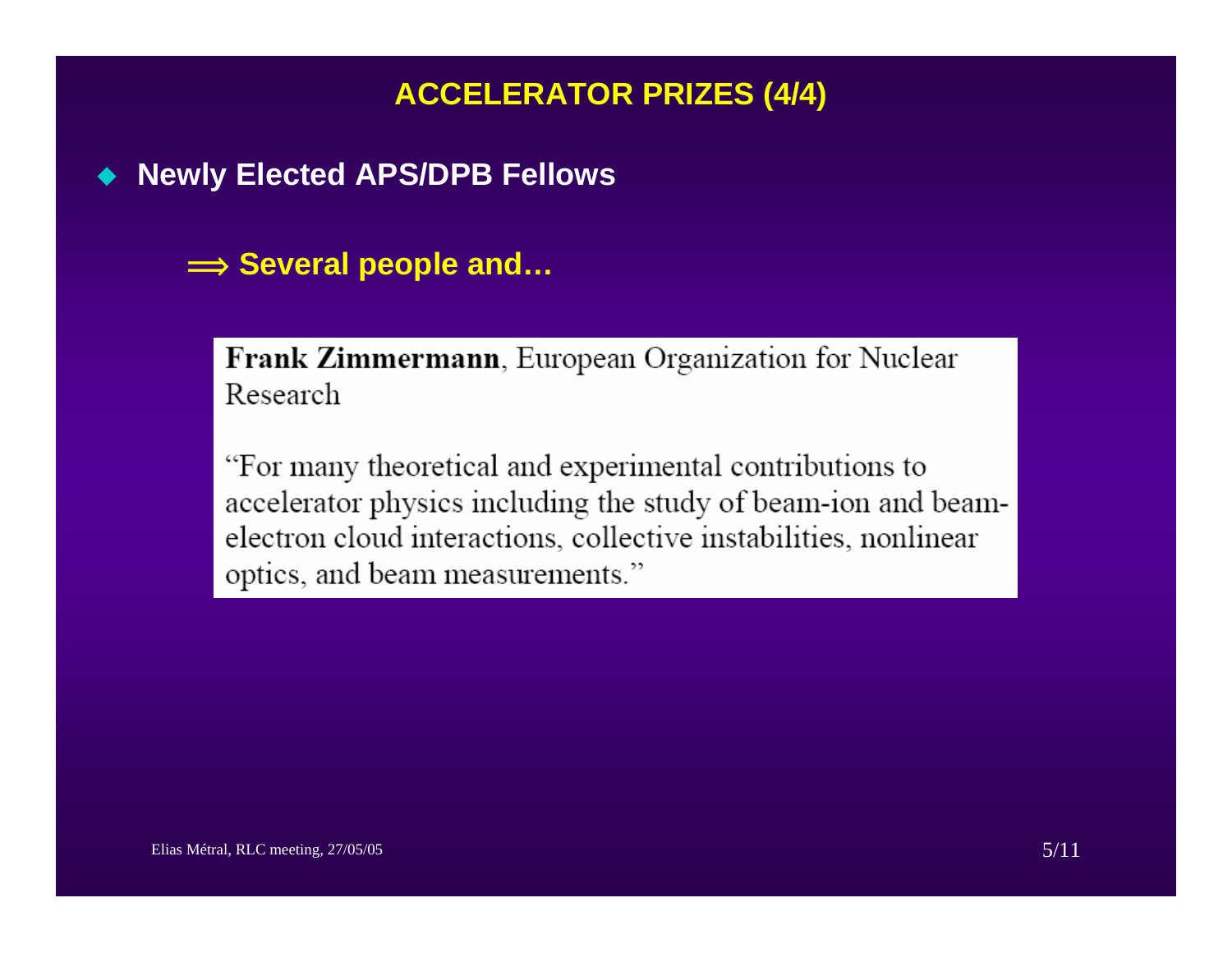### **SPECIAL SESSION ON WEDNESDAY (1/3)**

Oral Session WOPB—Special Session: Einstein and the World Year of Physics. **Ballrooms D-G @ 15:00** Chair: W. Madia (Battelle)

#### 15:00 Introduction: Einstein's Legacy in Charged Particle Acceleration S. Chattopadhyay (JLab)

15:15 WOPB001-Einstein and Cosmic Acceleration Michael Turner (NSF)

#### 15:55 WOPB002-Symmetries and Einstein

Makoto Kobayashi (KEK)

After brief survey of influence of Einstein on current particle physics, fundamental symmetry between particles and antipaticles will be discussed. Existence of antiparticles is an important outcome of special relativity and quantum mechanics and disappearance of antiparticles from the present universe is one of the mysteries in Big Bang cosmology based on the Einstein equation. Remarkable progress has been made recently in the studies on the violation of symmetry between particles and antiparticles with the use of a new type of accelerator. Some of their achievements will be reported.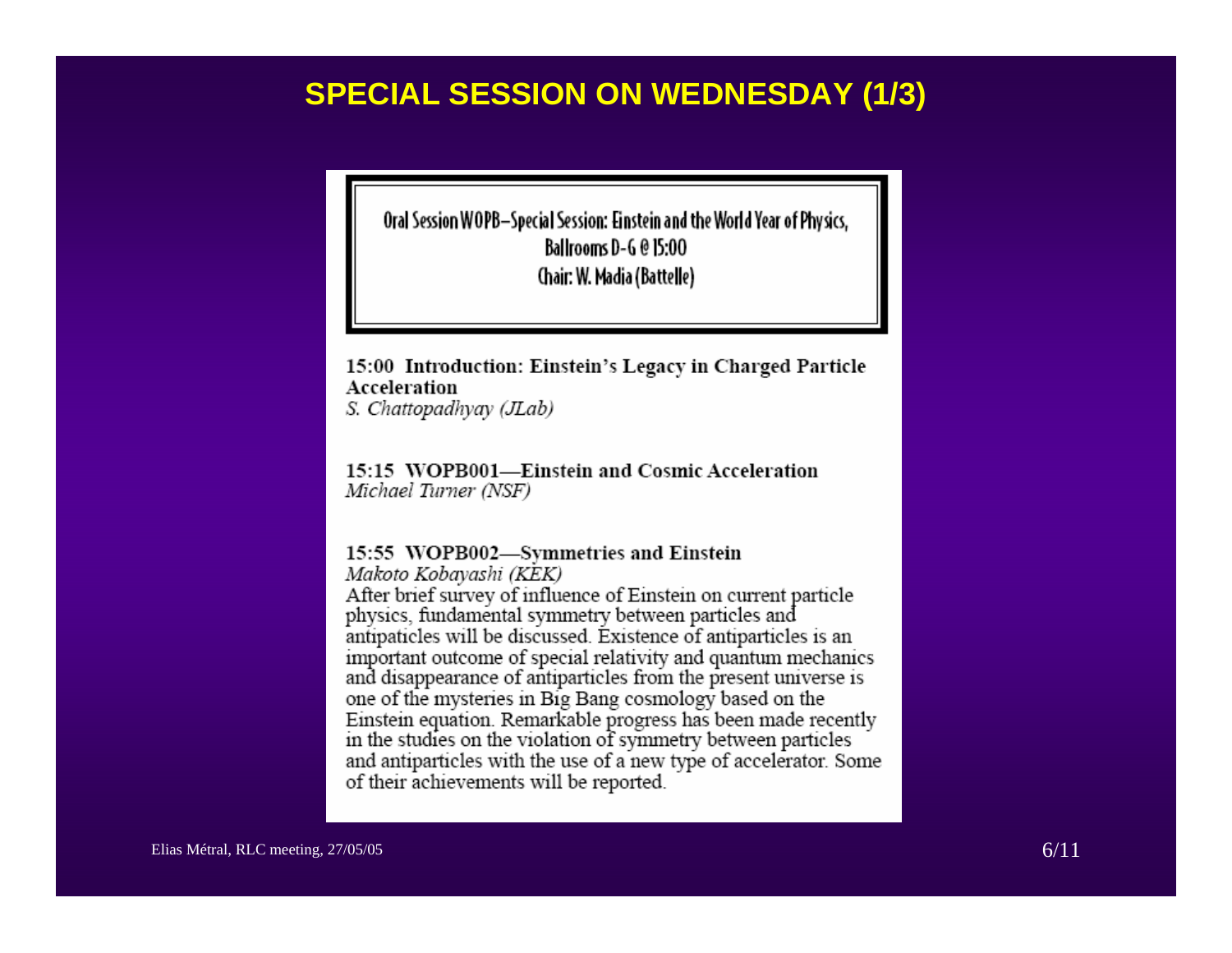### **SPECIAL SESSION ON WEDNESDAY (2/3)**

16:35 WOPB003-Neutrinos and Einstein Yoichiro Suzuki (Univ. of Tokyo) A tiny neutrino mass is a clue to the physics beyond the standard model of elementary particle physics. The primary cosmic rays, mostly protons, are created and accelerated to the relativistic energy in supernova remnants. They traverse the universe and reach the earth. The incoming primary cosmic rays interact with the earth's atmosphere to produce secondary particles, which subsequently decay into neutrinos, called atmospheric neutrinos. The atmospheric neutrinos have shown the evidence of the finite neutrino masses through the phenomena called neutrino oscillations. Neutrinos are detected by large detectors underground like, for example, Super-Kamiokande, SNO and KamLAND. Those detectors use large photomultiplier tubes, which make use of the photo-electric effect to convert photons created by the interaction of neutrinos to electrons to form electric pulses.

**There has been a revolution in the last decade in neutrino physics (long way since Pauli predicted in 1932 that neutrinos will never be seen!)**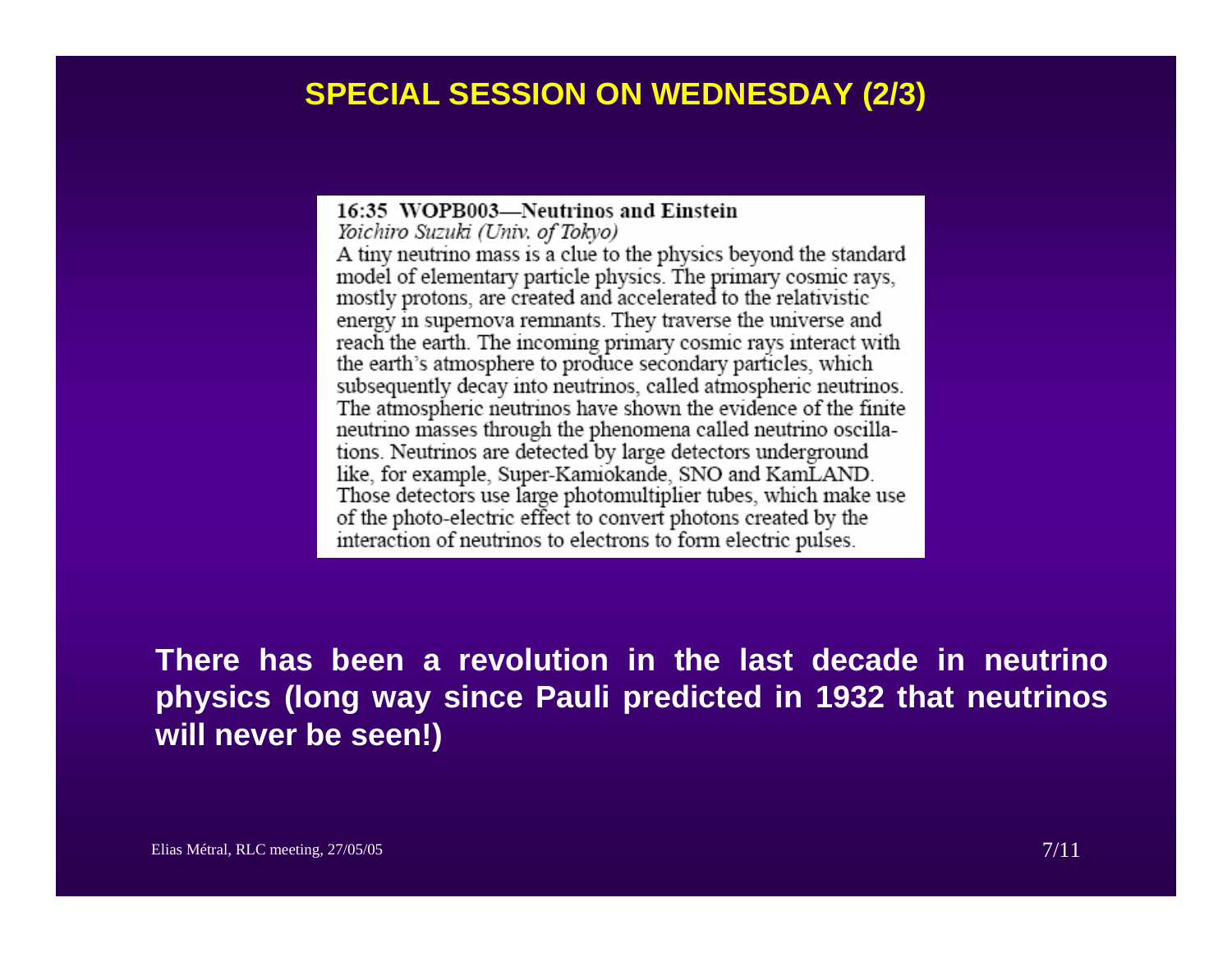### **SPECIAL SESSION ON WEDNESDAY (3/3)**

Neutrinos are therefore created and detected by "Einstein" and have step forward beyond the current physics. Neutrinos may also carry a hit to the origin of the dark energy, the Einstein's Cosmological Constant.

#### 17:15 WOPB004-The Quest for Dark Matter

#### Carlo Rubbia (CERN)

Recent experiments have brought for the first time under a strong experimental basis that the total density of the Universe is  $\hat{U}_{-} = 1.02 \pm 0.02$ . We have for the first time a cosmic agreement, namely matter density  $U_1 = 0.27 \pm 0.04$  and dark energy density  $U_{\varepsilon} = 0.73 \pm 0.04$  add up precisely to  $U_{\varepsilon} \approx U_1 + U_{\varepsilon}$ . On the other hand ordinary hadronic matter (quarks and leptons) determined by the Big Bang Nucleo-synthesis (BBN) is also firmly set to  $\hat{U}_{BBN} = 0.044 \pm 0.004$ . About 100 years after<br>Einstein's birth we know *experimentally* the identity of less than

5% of what the Universe is made of, the remaining > 95% escaping to us completely. An enormous effort is being made at LHC in order to discover SUSY particles. SUSY is an "almost necessity" of elementary particle physics. The fact that such particles may also account for the observed non baryonic dark matter is either a big coincidence or a big hint. If such SUSY particles indeed exist, they must have been produced abundantly at the time of the Big Bang and should be detectable underground as some form of Cold Dark Matter (CDM). Indeed one of the main hopes of SUSY is to become the key to the CDM problem: this cannot be achieved unless some kind of relic neutral particles exists (WIMP). Therefore the a priori chance of detecting SUSY underground at the LNGS first should not be underestimated. We should also remark that SUSY is only one of the many candidates for WIMP: other kinds of massive relic particles may exist, which may have weak-like interaction properties and therefore detectable underground.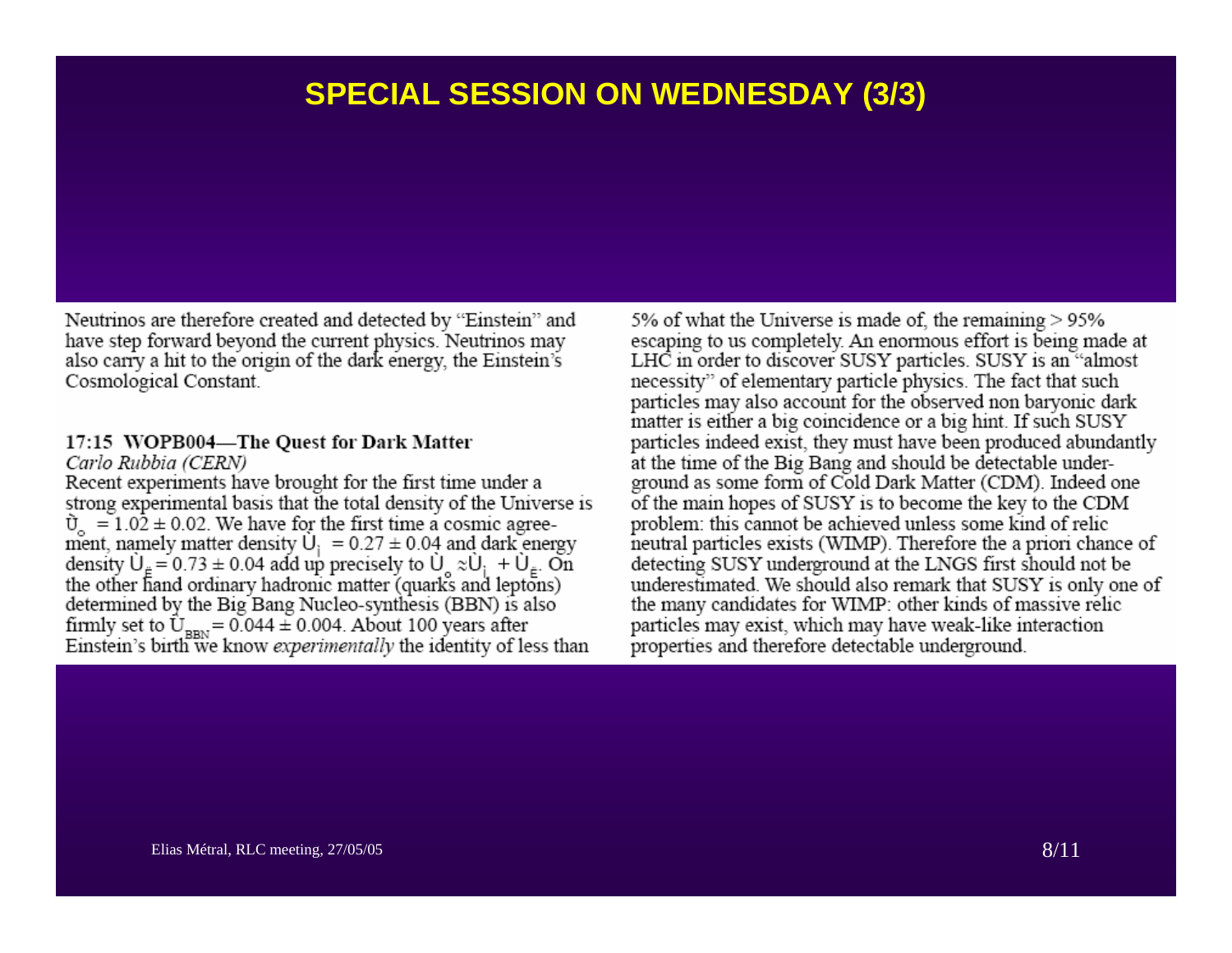### **I. Hofmann, Benchmark for Montague Resonance**

- ◆ New experiments to be done at **CERN PS** 
	- **Octupole OFF <sup>î</sup> Already done**
	- **Octupole ON <sup>î</sup> Positive and negative values, which enhances and cancels (for a certain moment and then very fast equalization) the effect of SC**
	- Dynamic crossing data from 2003 are for 40 000 turns  $\implies$ **We should repeat this experiment in 10 000 turns (it will then be easier to compare to simulations)**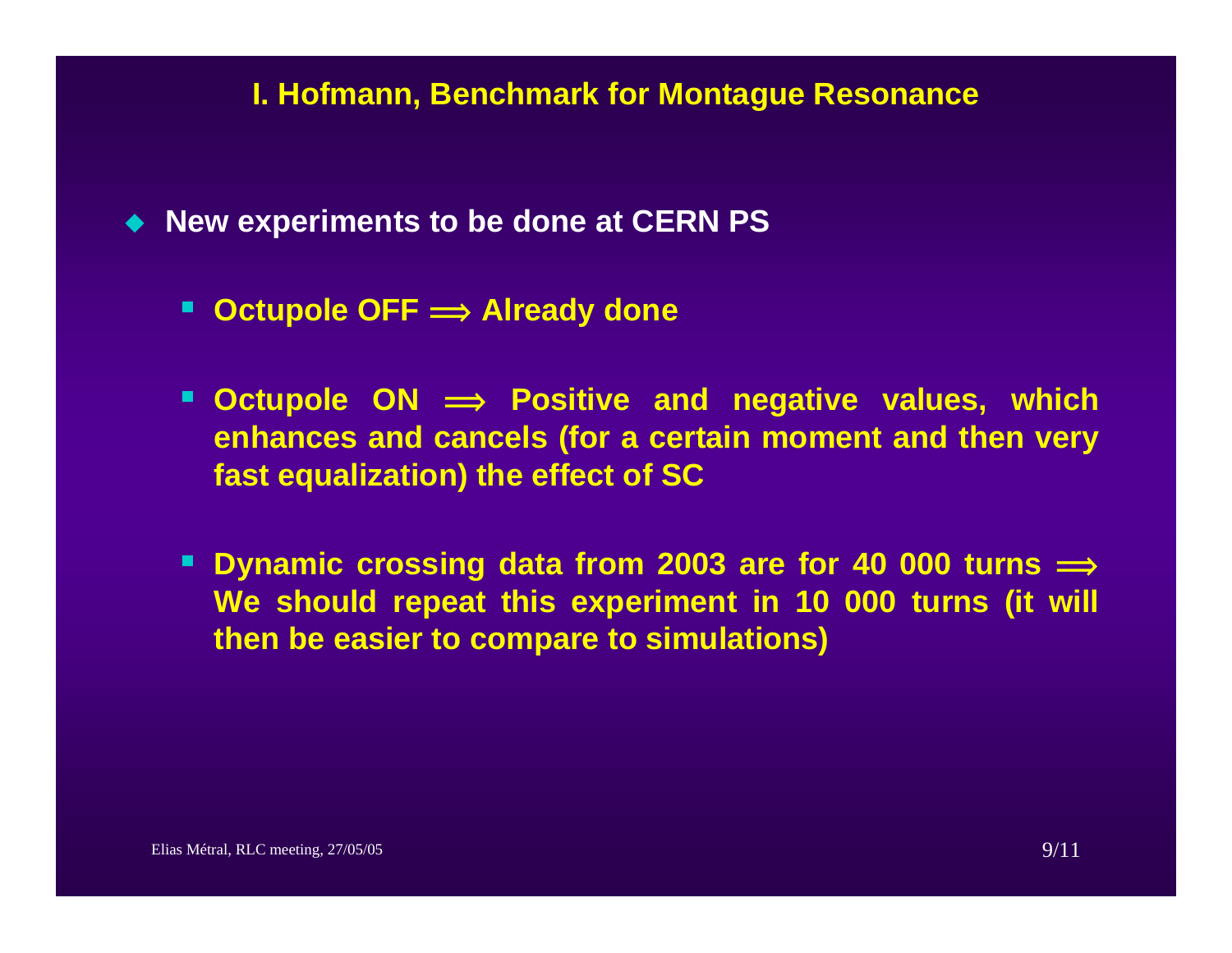### **M. Blaskiewicz, Stochastic cooling for bunched beams**

 **For ion beams in RHIC, stochastic cooling is feasible (coherent signals are understood and can be dealt with)**